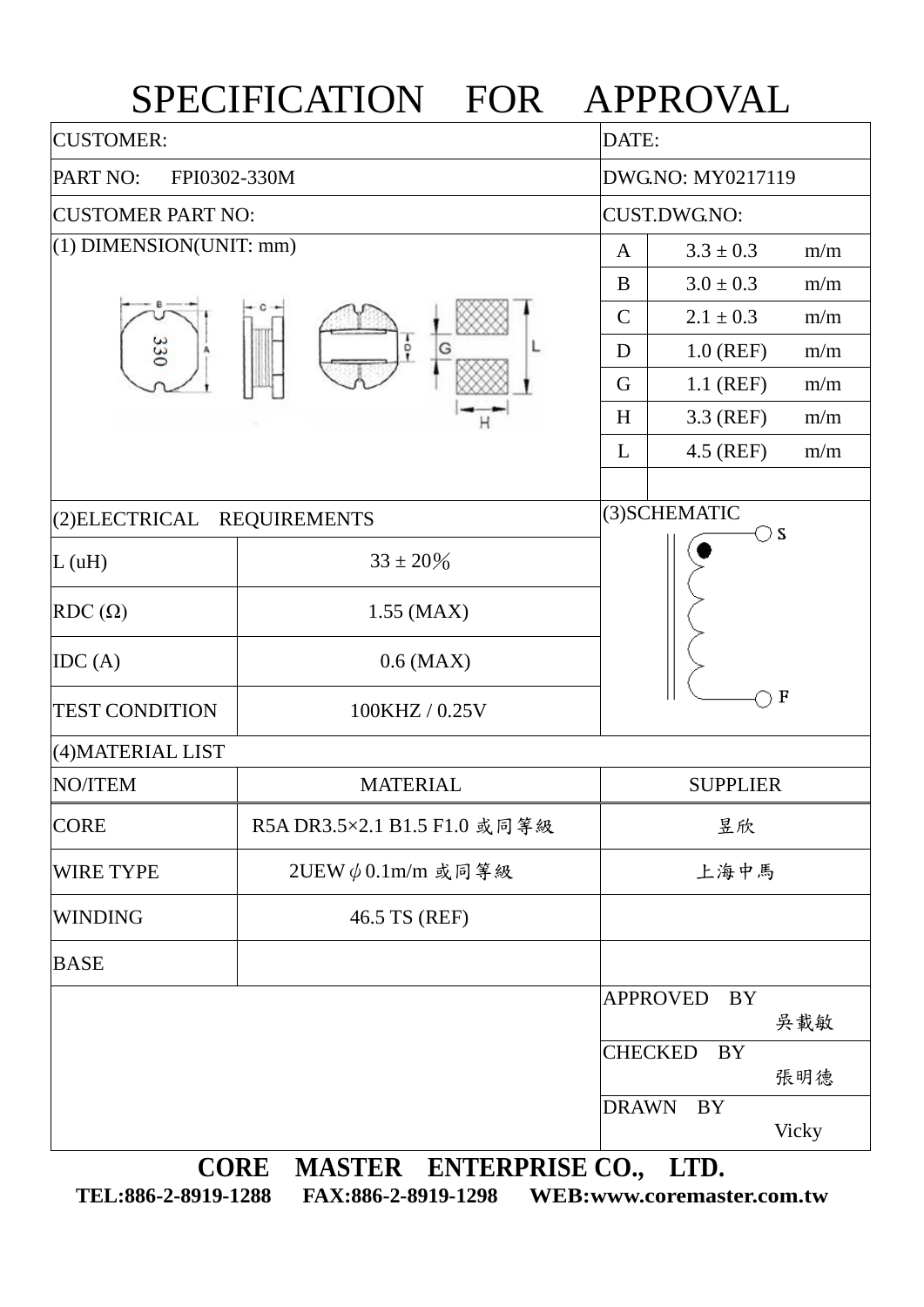|                                                            |                                                               |               | TEST         | <b>DATA</b>                                 |              |              |              |  |  |
|------------------------------------------------------------|---------------------------------------------------------------|---------------|--------------|---------------------------------------------|--------------|--------------|--------------|--|--|
| <b>CUSTOMER:</b>                                           |                                                               |               |              | DATE:                                       |              |              |              |  |  |
| PART NO:<br>FPI0302-330M                                   |                                                               |               |              | DWG.NO: MY0217119                           |              |              |              |  |  |
| <b>CUSTOMER PART NO:</b><br>TEST CONDITION: 100KHZ / 0.25V |                                                               |               |              | <b>CUST.DWG.NO:</b><br>DIMENSION (UNIT: mm) |              |              |              |  |  |
|                                                            |                                                               |               |              |                                             |              |              |              |  |  |
| <b>SPEC</b>                                                | 33<br>± 20%                                                   | 1.55<br>(MAX) | 0.6<br>(MAX) | 3.3<br>$\pm 0.3$                            | 3.0<br>± 0.3 | 2.1<br>± 0.3 |              |  |  |
| $\mathbf{1}$                                               | 33.1                                                          | 0.807         | OK           | 3.33                                        | 2.99         | 2.22         |              |  |  |
| $\overline{2}$                                             | 33.2                                                          | 0.810         | OK           | 3.33                                        | 3.04         | 2.19         |              |  |  |
| $\overline{3}$                                             | 33.0                                                          | 0.812         | OK           | 3.33                                        | 3.03         | 2.26         |              |  |  |
| $\overline{4}$                                             | 33.4                                                          | 0.810         | OK           | 3.32                                        | 3.09         | 2.22         |              |  |  |
| 5                                                          | 33.1                                                          | 0.792         | OK           | 3.33                                        | 3.02         | 2.17         |              |  |  |
| 6                                                          | 32.8                                                          | 0.799         | OK           | 3.33                                        | 3.02         | 2.24         |              |  |  |
| $\overline{7}$                                             | 32.9                                                          | 0.780         | OK           | 3.32                                        | 3.04         | 2.20         |              |  |  |
| 8                                                          | 33.2                                                          | 0.803         | OK           | 3.33                                        | 3.02         | 2.26         |              |  |  |
| 9                                                          | 33.5                                                          | 0.812         | OK           | 3.34                                        | 3.03         | 2.21         |              |  |  |
| 10                                                         | 32.8                                                          | 0.813         | OK           | 3.33                                        | 3.03         | 2.14         |              |  |  |
| $\overline{\mathbf{X}}$                                    | 33.1                                                          | 0.804         |              | 3.33                                        | 3.03         | 2.21         |              |  |  |
| $\mathbf R$                                                | 0.7                                                           | 0.033         |              | 0.02                                        | 0.10         | 0.12         |              |  |  |
|                                                            | TEST INSTRUMENTS<br>HOK13532-50 LCR METER<br>VR-131 RDC METER |               |              |                                             | APPROVED BY  |              | 吳載敏          |  |  |
|                                                            | VR116+VR7220 BA/S CURRENT                                     |               |              |                                             | CHECKED BY   |              | 張明德          |  |  |
|                                                            |                                                               |               |              |                                             | DRAWN BY     |              | <b>Vicky</b> |  |  |

**TEL:886-2-8919-1288 FAX:886-2-8919-1298 WEB:www.coremaster.com.tw**